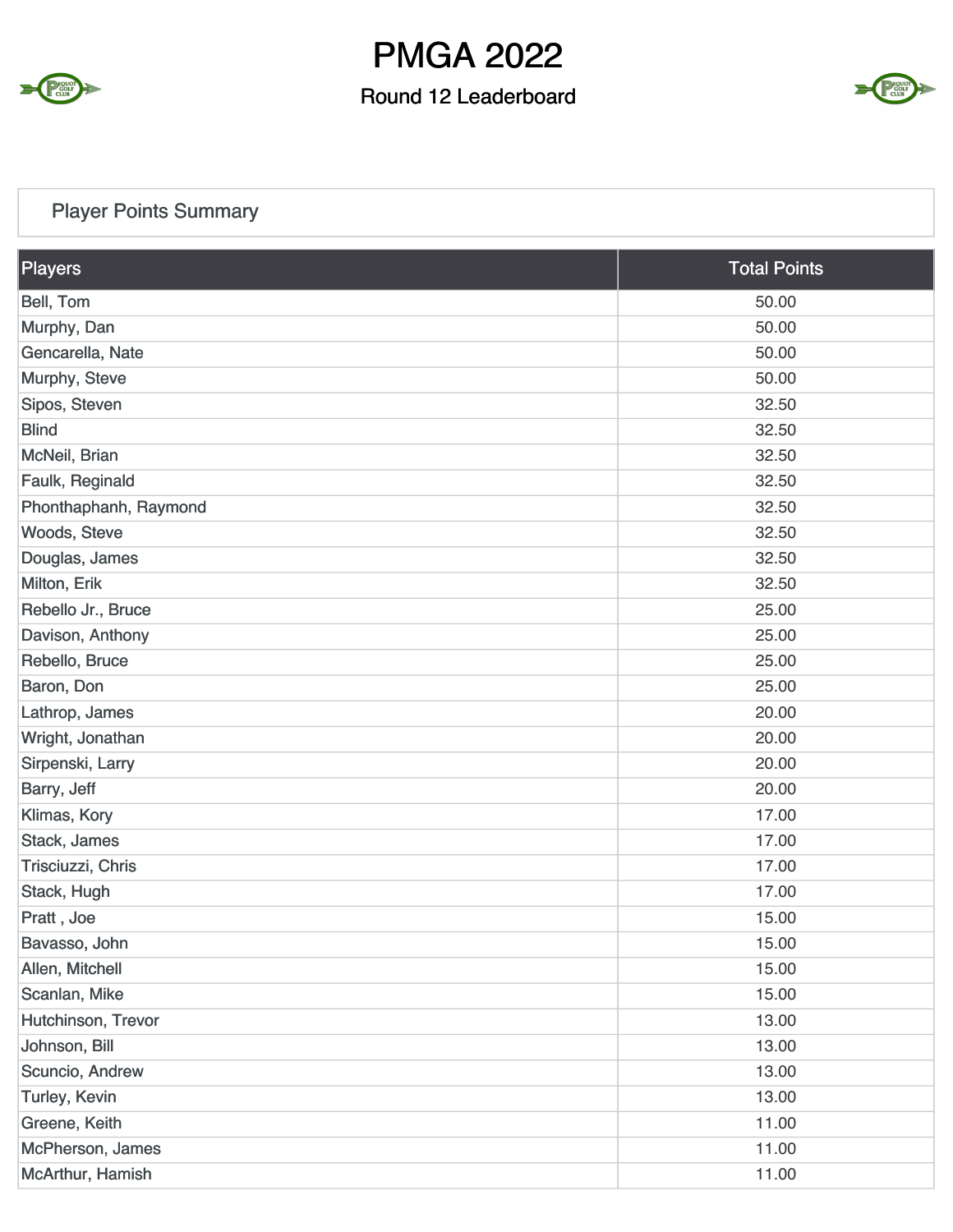

#### Round 12 Leaderboard



| Dias, Don           | 11.00  |
|---------------------|--------|
| Davis, Philip       | 10.00  |
| Kelly, Justin       | 10.00  |
| Wisniewski, Stephen | 10.00  |
| Savage, JJ          | 10.00  |
| Pullen, Rudy        | 9.00   |
| Cerrone, Erick      | 9.00   |
| Cogman, Marcus      | 9.00   |
| Warner, Mal         | 9.00   |
| <b>Total Points</b> | 940.00 |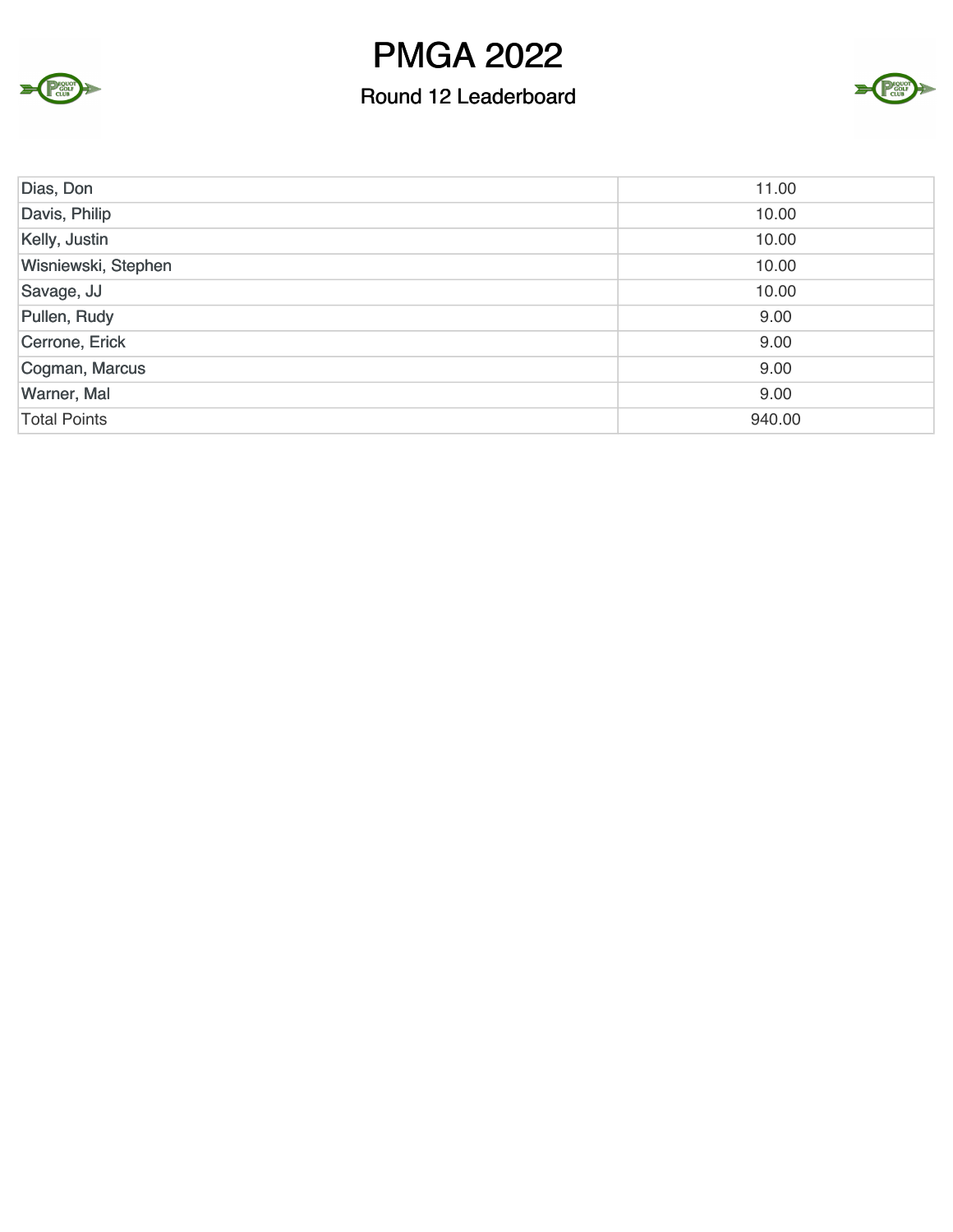

### Round 12 Leaderboard



### Player Purse Summary

| Players               | <b>Total Purse</b> |
|-----------------------|--------------------|
| Gencarella, Nate      | \$104.00           |
| Stack, James          | \$64.17            |
| Milton, Erik          | \$63.38            |
| Sipos, Steven         | \$63.38            |
| Douglas, James        | \$63.38            |
| Phonthaphanh, Raymond | \$63.38            |
| Murphy, Steve         | \$60.00            |
| Murphy, Dan           | \$60.00            |
| Bell, Tom             | \$60.00            |
| Lathrop, James        | \$54.08            |
| Woods, Steve          | \$25.88            |
| <b>Blind</b>          | \$25.88            |
| Faulk, Reginald       | \$25.88            |
| McNeil, Brian         | \$25.88            |
| Stack, Hugh           | \$20.17            |
| Klimas, Kory          | \$20.17            |
| Trisciuzzi, Chris     | \$20.17            |
| Wright, Jonathan      | \$10.08            |
| Sirpenski, Larry      | \$10.08            |
| Barry, Jeff           | \$10.08            |
| <b>Total Purse</b>    | \$850.04           |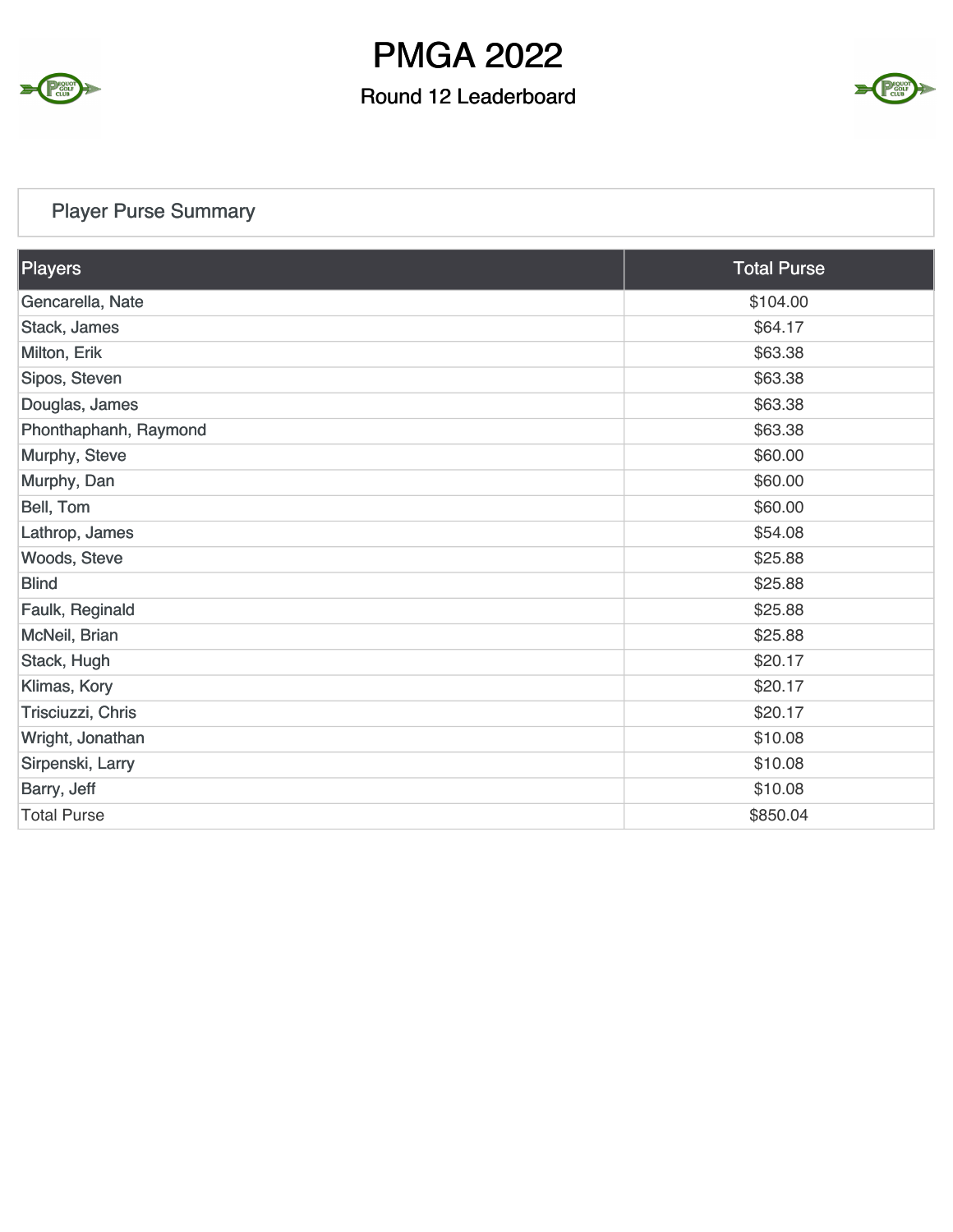

### Round 12 Leaderboard



#### 4 Man Scramble

|                | Pos. Foursome                                                                                                                                                   |                                                                                  |                |                                                                                                                                                                                                                            |               |               |                 |                |               |               |                                       |                           | To Par Total<br>Net           |               | <b>Net</b>    |               | <b>Purse</b>    |               | Points       |               | <b>Details</b> |                            |
|----------------|-----------------------------------------------------------------------------------------------------------------------------------------------------------------|----------------------------------------------------------------------------------|----------------|----------------------------------------------------------------------------------------------------------------------------------------------------------------------------------------------------------------------------|---------------|---------------|-----------------|----------------|---------------|---------------|---------------------------------------|---------------------------|-------------------------------|---------------|---------------|---------------|-----------------|---------------|--------------|---------------|----------------|----------------------------|
| 1              | Murphy, Dan + Murphy, Steve + Gencarella, Nate + Bell, Tom<br><b>Pequot Golf Club</b>                                                                           |                                                                                  |                |                                                                                                                                                                                                                            |               |               |                 |                |               |               |                                       |                           | $-17$                         |               | 53            |               | \$240.00 200.00 |               |              |               |                |                            |
| T <sub>2</sub> | McNeil, Brian + Blind + Woods, Steve + Faulk, Reginald<br>Pequot Golf Club                                                                                      |                                                                                  |                |                                                                                                                                                                                                                            |               |               |                 |                |               |               |                                       |                           | $-17$                         |               | 53            |               |                 |               |              |               |                | \$103.50 130.00 34.50 Each |
| T <sub>2</sub> | Sipos, Steven + Douglas, James + Milton, Erik + Phonthaphanh, Raymond<br>Pequot Golf Club                                                                       |                                                                                  |                |                                                                                                                                                                                                                            |               |               |                 |                |               |               |                                       |                           | $-17$                         |               | 53            |               | \$103.50 130.00 |               |              |               |                |                            |
| 4              | Davison, Anthony + Baron, Don + Rebello, Bruce + Rebello Jr., Bruce<br>Pequot Golf Club                                                                         |                                                                                  |                |                                                                                                                                                                                                                            |               |               |                 |                |               |               |                                       |                           | $-16$                         |               | 54            |               | \$0.00          |               | 100.00       |               |                |                            |
| 5              | Lathrop, James + Wright, Jonathan + Barry, Jeff + Sirpenski, Larry<br>Pequot Golf Club, Chanticlair Golf Club                                                   |                                                                                  |                |                                                                                                                                                                                                                            |               |               |                 |                |               |               |                                       |                           | -16                           |               | 54            |               | \$0.00          |               | 80.00        |               |                |                            |
| 6              | Stack, James + Stack, Hugh + Klimas, Kory + Trisciuzzi, Chris<br>Pequot Golf Club                                                                               |                                                                                  |                |                                                                                                                                                                                                                            |               |               |                 |                |               |               |                                       |                           | $-14$                         |               | 56            |               | \$0.00          |               | 68.00        |               |                |                            |
| 7              | Pratt, Joe + Allen, Mitchell + Bavasso, John + Scanlan, Mike<br><b>Pequot Golf Club</b><br>Hutchinson, Trevor + Turley, Kevin + Johnson, Bill + Scuncio, Andrew |                                                                                  |                |                                                                                                                                                                                                                            |               |               |                 |                |               |               |                                       |                           | $-13$                         |               | 57            |               | \$0.00          |               | 60.00        |               |                |                            |
| 8              | Pequot Golf Club<br>Dias, Don + Greene, Keith + McArthur, Hamish + McPherson, James                                                                             |                                                                                  |                |                                                                                                                                                                                                                            |               |               |                 |                |               |               |                                       |                           | $-12$                         |               | 58            |               | \$0.00          |               | 52.00        |               |                |                            |
| 9              | Pequot Golf Club                                                                                                                                                |                                                                                  |                |                                                                                                                                                                                                                            |               |               |                 |                |               |               |                                       |                           | $-12$                         |               | 58            |               | \$0.00          |               | 44.00        |               |                |                            |
| 10             | Kelly, Justin + Wisniewski, Stephen + Davis, Philip + Savage, JJ<br>Pequot Golf Club                                                                            |                                                                                  |                |                                                                                                                                                                                                                            |               |               |                 |                |               |               |                                       |                           | -10                           |               | 60            |               | \$0.00          |               | 40.00        |               |                |                            |
| 11             | Pullen, Rudy + Warner, Mal + Cogman, Marcus + Cerrone, Erick<br>Pequot Golf Club                                                                                |                                                                                  |                |                                                                                                                                                                                                                            |               |               |                 |                |               |               |                                       |                           | -9                            |               | 61            |               | \$0.00          |               | 36.00        |               |                |                            |
|                |                                                                                                                                                                 |                                                                                  |                |                                                                                                                                                                                                                            |               |               |                 |                |               |               | Total Purse Allocated: \$447.00       |                           |                               |               |               |               |                 |               |              |               |                |                            |
|                |                                                                                                                                                                 |                                                                                  |                |                                                                                                                                                                                                                            |               |               |                 |                |               |               | <b>Total Points Allocated: 940.00</b> |                           |                               |               |               |               |                 |               |              |               |                |                            |
|                |                                                                                                                                                                 |                                                                                  |                |                                                                                                                                                                                                                            |               |               |                 | <b>Strokes</b> |               |               |                                       |                           |                               |               |               |               |                 |               |              |               |                |                            |
|                |                                                                                                                                                                 | 1                                                                                | $\overline{2}$ | 3                                                                                                                                                                                                                          | 4             | 5             | $6\phantom{1}6$ | 7              | 8             |               |                                       |                           | 9 Out 10 11 12 13 14 15 16 17 |               |               |               |                 |               |              |               |                | 18 In Total                |
|                | Murphy, Dan + Murphy, Steve +<br>Gencarella, Nate + Bell, Tom (7)                                                                                               | $\circled{3}$                                                                    | $\circled{3}$  | $\circledS$                                                                                                                                                                                                                | $\circled{3}$ | 4             | $\circled{2}$   | $\circled{4}$  | $\circled{4}$ | $\circled{3}$ | 29                                    | $\circled{3}$             | $\circled{4}$                 | $\circled{2}$ | $\circ$       | ි             | $\overline{4}$  | ි             | 3            | 5             | 31             | 60                         |
|                | McNeil, Brian + Blind + Woods,<br>Steve + Faulk, Reginald (7)                                                                                                   | $\circled{3}$                                                                    | $\circled{3}$  | $\circledS$                                                                                                                                                                                                                | $\circled{3}$ | $\circled{3}$ | $\mathbf{3}$    | $\circled{4}$  | $\circledS$   | $\circled{3}$ | 28                                    | 4                         | ③                             | $\circled{2}$ | $\circled{4}$ | $\circled{4}$ | 4               | $\circledA$   | 3            | $\circled{4}$ | 32             | 60                         |
|                | Sipos, Steven + Douglas, James +<br>Milton, Erik + Phonthaphanh,<br>Raymond (16)                                                                                | $\circledS$<br>©<br>$\circled{3}$<br>5<br>$\circled{4}$<br>$\boxed{4}$<br>5<br>④ |                |                                                                                                                                                                                                                            |               |               |                 |                | 33            | $\circledS$   | $\bigoplus$                           | $\ensuremath{\mathsf{3}}$ | $\circledS$                   | $\bigoplus$   | $\circled{4}$ | $\mathbf 5$   | (3)             | $\circled{5}$ | 36           | 69            |                |                            |
| (6)            | Davison, Anthony + Baron, Don +<br>Rebello, Bruce + Rebello Jr., Bruce                                                                                          | $\circled{3}$                                                                    | $\circled{3}$  | $\circled{3}$<br>$\circled{3}$<br>$\ensuremath{\mathsf{3}}$<br>29<br>$\circled{3}$<br>$\circled{4}$<br>$\circled{2}$<br>$\circled{4}$<br>$\circled{4}$<br>$\ensuremath{\mathsf{3}}$<br>(3)<br>$\circled{4}$<br>④<br>④<br>3 |               | $\circled{4}$ | 31              | 60             |               |               |                                       |                           |                               |               |               |               |                 |               |              |               |                |                            |
|                | Lathrop, James + Wright, Jonathan<br>+ Barry, Jeff + Sirpenski, Larry (7)                                                                                       | $\overline{4}$                                                                   | $\circled{3}$  | $\circledS$                                                                                                                                                                                                                | 4             | $\circled{3}$ | $\mathbf{3}$    | $\circledS$    | $\circledS$   | $\circled{3}$ | 29                                    | $\circled{3}$             | $\circled{4}$                 | $\circled{2}$ | 5             | $\circled{4}$ | $\circled{3}$   | $\circled{4}$ | $\mathbf{3}$ | $\circled{4}$ | 32             | 61                         |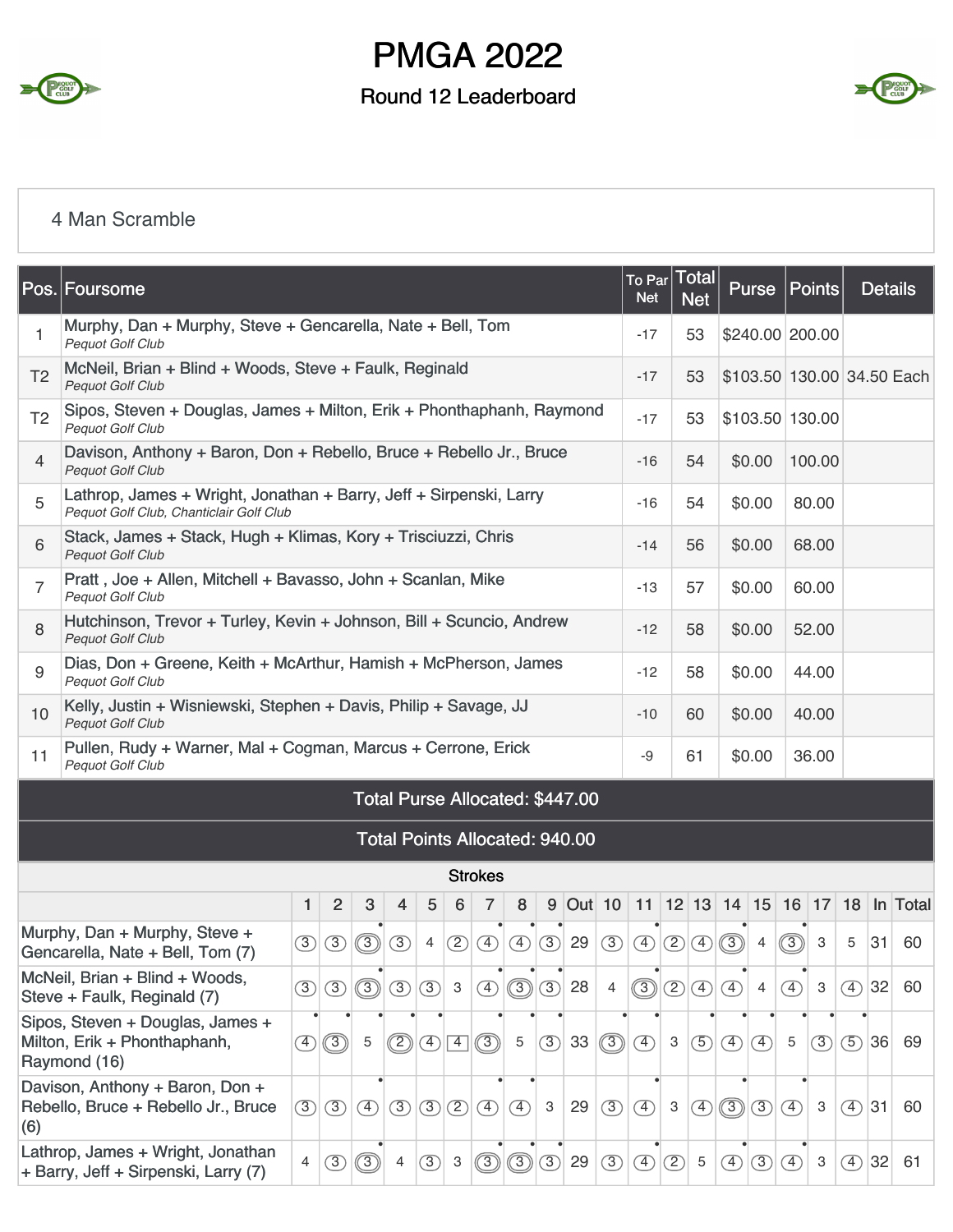

### Round 12 Leaderboard



| Stack, James + Stack, Hugh +<br>Klimas, Kory + Trisciuzzi, Chris (2)        | $\circled{3}$  | $\overline{4}$ | (3)                          | $\mathcal{O}(\mathcal{D} \mathcal{D})$ |                |              | $\circled{3}$                | $\overline{4}$               | 3            | 27 | (3)            | (3)                          | 3              | $\left( 4\right)$ | $\circ$                      | (3)            | $\overline{4}$               | 3 | $\circ$                                           | 31 | 58 |
|-----------------------------------------------------------------------------|----------------|----------------|------------------------------|----------------------------------------|----------------|--------------|------------------------------|------------------------------|--------------|----|----------------|------------------------------|----------------|-------------------|------------------------------|----------------|------------------------------|---|---------------------------------------------------|----|----|
| Pratt, Joe + Allen, Mitchell +<br>Bavasso, John + Scanlan, Mike (5)         | 4              | 3)             | $\circ$                      | 3)                                     | $\sqrt{3}$     | 3            | $\circled{4}$                | $\mathcal{F}$                | 3            | 31 | (3)            | $\overline{4}$               | (2)            | $5\overline{)}$   | $\circled{4}$                | 3              | $\circledS$                  | 3 | $\left( \overline{4}\right)$                      | 31 | 62 |
| Hutchinson, Trevor + Turley, Kevin +<br>Johnson, Bill + Scuncio, Andrew (6) | $\overline{4}$ | 4              | $\circled{3}$                | 4                                      | 4              | $\mathbf{3}$ | $\circled{4}$                | $\mathcal{F}$                | $\mathbf{3}$ | 33 | (3)            | $\circ$                      | $\frac{1}{2}$  | $\circled{4}$     | $\circledS$                  | 4              | $\left( \overline{4}\right)$ | 3 | $\circ$                                           | 31 | 64 |
| Dias, Don + Greene, Keith +<br>McArthur, Hamish + McPherson,<br>James (8)   | $\overline{4}$ | 3              | $\left( \overline{4}\right)$ | $\circled{3}$                          | $\overline{4}$ | (2)          | $\circledA)$                 | $\left( \overline{4}\right)$ | (3)          | 31 | $\overline{4}$ | $\left( \overline{4}\right)$ | 3              | 5                 | $\left( \overline{4}\right)$ | $\overline{4}$ | $\left( \overline{4}\right)$ | 3 | $\circledcirc$                                    | 35 | 66 |
| Kelly, Justin + Wisniewski, Stephen<br>+ Davis, Philip + Savage, JJ (9)     | $\overline{4}$ | 4              | $\left( \overline{4}\right)$ | $\overline{4}$                         | $\boxed{5}$    | 3            | $\left( \overline{4}\right)$ | 5                            | (3)          | 36 | (3)            | $\left( \overline{4}\right)$ | $\mathbf{3}$   | 5 <sup>5</sup>    | $\left( \overline{4}\right)$ | (3)            | $\overline{4}$               | 3 | $\circled{\scriptstyle\mathrm{\scriptstyle (4)}}$ | 33 | 69 |
| Pullen, Rudy + Warner, Mal +<br>Cogman, Marcus + Cerrone, Erick<br>(8)      | $\overline{4}$ | 3              | $\circledS$                  | $\overline{5}$                         | (3)            | 3            | 5                            | $\circled{3}$                | 4            | 33 | $\overline{4}$ | 4                            | $\overline{4}$ | 5                 | $\left( \overline{4}\right)$ | 3)             | $\boxed{4}$                  | 3 | $\circ$                                           | 36 | 69 |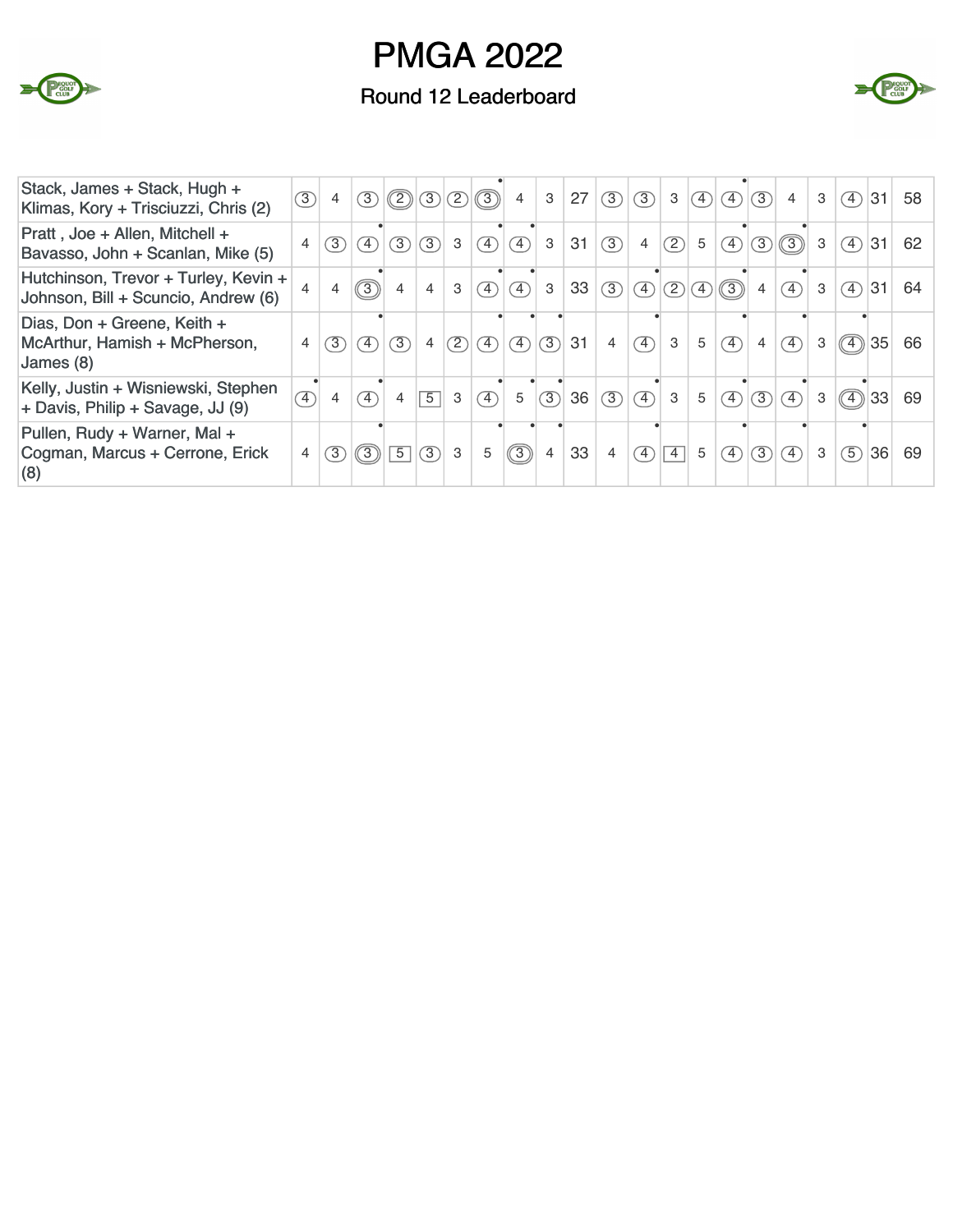

### Round 12 Leaderboard



#### Gross Skins - Gross Skins

| Foursome                |   |                |                                                                                                               |                                                                                                                                                                                                                      |             |  |  |   |   |          |   |   |  | Skins                                                                                                                                                  |            |  | <b>Purse</b> |  |                          | <b>Details</b> |             |  |  |
|-------------------------|---|----------------|---------------------------------------------------------------------------------------------------------------|----------------------------------------------------------------------------------------------------------------------------------------------------------------------------------------------------------------------|-------------|--|--|---|---|----------|---|---|--|--------------------------------------------------------------------------------------------------------------------------------------------------------|------------|--|--------------|--|--------------------------|----------------|-------------|--|--|
| <b>Pequot Golf Club</b> |   |                | Stack, James + Stack, Hugh + Klimas, Kory + Trisciuzzi, Chris                                                 |                                                                                                                                                                                                                      |             |  |  |   |   |          |   |   |  | 2                                                                                                                                                      |            |  | \$80.67      |  | Eagle on 4, Birdie on 11 |                |             |  |  |
|                         |   |                | Lathrop, James + Wright, Jonathan + Barry, Jeff + Sirpenski, Larry<br>Pequot Golf Club, Chanticlair Golf Club |                                                                                                                                                                                                                      |             |  |  |   |   |          |   |   |  | 1                                                                                                                                                      |            |  | \$40.33      |  |                          |                | Birdie on 8 |  |  |
|                         |   |                |                                                                                                               | Total Purse Allocated: \$121.00                                                                                                                                                                                      |             |  |  |   |   |          |   |   |  |                                                                                                                                                        |            |  |              |  |                          |                |             |  |  |
|                         |   | Hole Par Score | Won                                                                                                           |                                                                                                                                                                                                                      |             |  |  |   |   |          |   |   |  |                                                                                                                                                        | <b>Tie</b> |  |              |  |                          |                |             |  |  |
| 1                       | 4 | 3              |                                                                                                               | Davison, Anthony + Baron, Don + Rebello, Bruce + Rebello Jr., Bruce, Murphy, Dan + Murphy,                                                                                                                           |             |  |  |   |   |          |   |   |  | Steve + Gencarella, Nate + Bell, Tom and 1 other                                                                                                       |            |  |              |  |                          |                |             |  |  |
| 2                       | 4 | 3              |                                                                                                               |                                                                                                                                                                                                                      |             |  |  |   |   |          |   |   |  | Davison, Anthony + Baron, Don + Rebello, Bruce + Rebello Jr., Bruce, Dias, Don + Greene,<br>Keith + McArthur, Hamish + McPherson, James and 3 other    |            |  |              |  |                          |                |             |  |  |
| 3                       | 4 | 3              |                                                                                                               |                                                                                                                                                                                                                      |             |  |  |   |   |          |   |   |  | Lathrop, James + Wright, Jonathan + Barry, Jeff + Sirpenski, Larry, Murphy, Dan + Murphy,<br>Steve + Gencarella, Nate + Bell, Tom and 1 other          |            |  |              |  |                          |                |             |  |  |
| 4                       | 4 | $\overline{2}$ | Stack, James + Stack, Hugh + Klimas,<br>Kory + Trisciuzzi, Chris                                              |                                                                                                                                                                                                                      |             |  |  |   |   |          |   |   |  |                                                                                                                                                        |            |  |              |  |                          |                |             |  |  |
| 5                       | 4 | 3              |                                                                                                               |                                                                                                                                                                                                                      |             |  |  |   |   |          |   |   |  | Davison, Anthony + Baron, Don + Rebello, Bruce + Rebello Jr., Bruce, Lathrop, James +                                                                  |            |  |              |  |                          |                |             |  |  |
| 6                       | 3 | $\overline{c}$ |                                                                                                               | Wright, Jonathan + Barry, Jeff + Sirpenski, Larry and 2 other<br>Davison, Anthony + Baron, Don + Rebello, Bruce + Rebello Jr., Bruce, Dias, Don + Greene,<br>Keith + McArthur, Hamish + McPherson, James and 2 other |             |  |  |   |   |          |   |   |  |                                                                                                                                                        |            |  |              |  |                          |                |             |  |  |
| 7                       | 4 | 3              |                                                                                                               | Lathrop, James + Wright, Jonathan + Barry, Jeff + Sirpenski, Larry and Stack, James + Stack,<br>Hugh + Klimas, Kory + Trisciuzzi, Chris                                                                              |             |  |  |   |   |          |   |   |  |                                                                                                                                                        |            |  |              |  |                          |                |             |  |  |
| 8                       | 4 | 3              | Lathrop, James + Wright, Jonathan +<br>Barry, Jeff + Sirpenski, Larry                                         |                                                                                                                                                                                                                      |             |  |  |   |   |          |   |   |  |                                                                                                                                                        |            |  |              |  |                          |                |             |  |  |
| 9                       | 3 | 3              |                                                                                                               |                                                                                                                                                                                                                      |             |  |  |   |   |          |   |   |  | Davison, Anthony + Baron, Don + Rebello, Bruce + Rebello Jr., Bruce, Dias, Don + Greene,<br>Keith + McArthur, Hamish + McPherson, James and 4 other    |            |  |              |  |                          |                |             |  |  |
| 10                      | 4 | 3              |                                                                                                               |                                                                                                                                                                                                                      |             |  |  |   |   |          |   |   |  | Davison, Anthony + Baron, Don + Rebello, Bruce + Rebello Jr., Bruce, Lathrop, James +<br>Wright, Jonathan + Barry, Jeff + Sirpenski, Larry and 3 other |            |  |              |  |                          |                |             |  |  |
| 11                      | 4 | 3              | Stack, James + Stack, Hugh + Klimas,<br>Kory + Trisciuzzi, Chris                                              |                                                                                                                                                                                                                      |             |  |  |   |   |          |   |   |  |                                                                                                                                                        |            |  |              |  |                          |                |             |  |  |
| 12                      | 3 | $\overline{c}$ |                                                                                                               |                                                                                                                                                                                                                      |             |  |  |   |   |          |   |   |  | Lathrop, James + Wright, Jonathan + Barry, Jeff + Sirpenski, Larry, Murphy, Dan + Murphy,<br>Steve + Gencarella, Nate + Bell, Tom and 1 other          |            |  |              |  |                          |                |             |  |  |
| 13                      | 5 | 4              |                                                                                                               | Davison, Anthony + Baron, Don + Rebello, Bruce + Rebello Jr., Bruce, Murphy, Dan + Murphy,                                                                                                                           |             |  |  |   |   |          |   |   |  | Steve + Gencarella, Nate + Bell, Tom and 1 other                                                                                                       |            |  |              |  |                          |                |             |  |  |
| 14                      | 4 | 3              |                                                                                                               |                                                                                                                                                                                                                      |             |  |  |   |   |          |   |   |  | Davison, Anthony + Baron, Don + Rebello, Bruce + Rebello Jr., Bruce and Murphy, Dan +<br>Murphy, Steve + Gencarella, Nate + Bell, Tom                  |            |  |              |  |                          |                |             |  |  |
| 15                      | 4 | 3              |                                                                                                               | Davison, Anthony + Baron, Don + Rebello, Bruce + Rebello Jr., Bruce, Lathrop, James +<br>Wright, Jonathan + Barry, Jeff + Sirpenski, Larry and 2 other                                                               |             |  |  |   |   |          |   |   |  |                                                                                                                                                        |            |  |              |  |                          |                |             |  |  |
| 16                      | 4 | 3              |                                                                                                               | Murphy, Dan + Murphy, Steve + Gencarella, Nate + Bell, Tom and Pratt, Joe + Allen, Mitchell<br>+ Bavasso, John + Scanlan, Mike                                                                                       |             |  |  |   |   |          |   |   |  |                                                                                                                                                        |            |  |              |  |                          |                |             |  |  |
| 17                      | 3 | 3              |                                                                                                               |                                                                                                                                                                                                                      |             |  |  |   |   |          |   |   |  | Davison, Anthony + Baron, Don + Rebello, Bruce + Rebello Jr., Bruce, Dias, Don + Greene,<br>Keith + McArthur, Hamish + McPherson, James and 4 other    |            |  |              |  |                          |                |             |  |  |
| 18                      | 5 | $\overline{4}$ |                                                                                                               |                                                                                                                                                                                                                      |             |  |  |   |   |          |   |   |  | Davison, Anthony + Baron, Don + Rebello, Bruce + Rebello Jr., Bruce, Dias, Don + Greene,<br>Keith + McArthur, Hamish + McPherson, James and 3 other    |            |  |              |  |                          |                |             |  |  |
|                         |   |                |                                                                                                               |                                                                                                                                                                                                                      | $1 \ 2 \ 3$ |  |  | 4 | 5 | $6 \mid$ | 7 | 8 |  | 9 Out 10 11 12 13 14 15 16 17 18 In Total                                                                                                              |            |  |              |  |                          |                |             |  |  |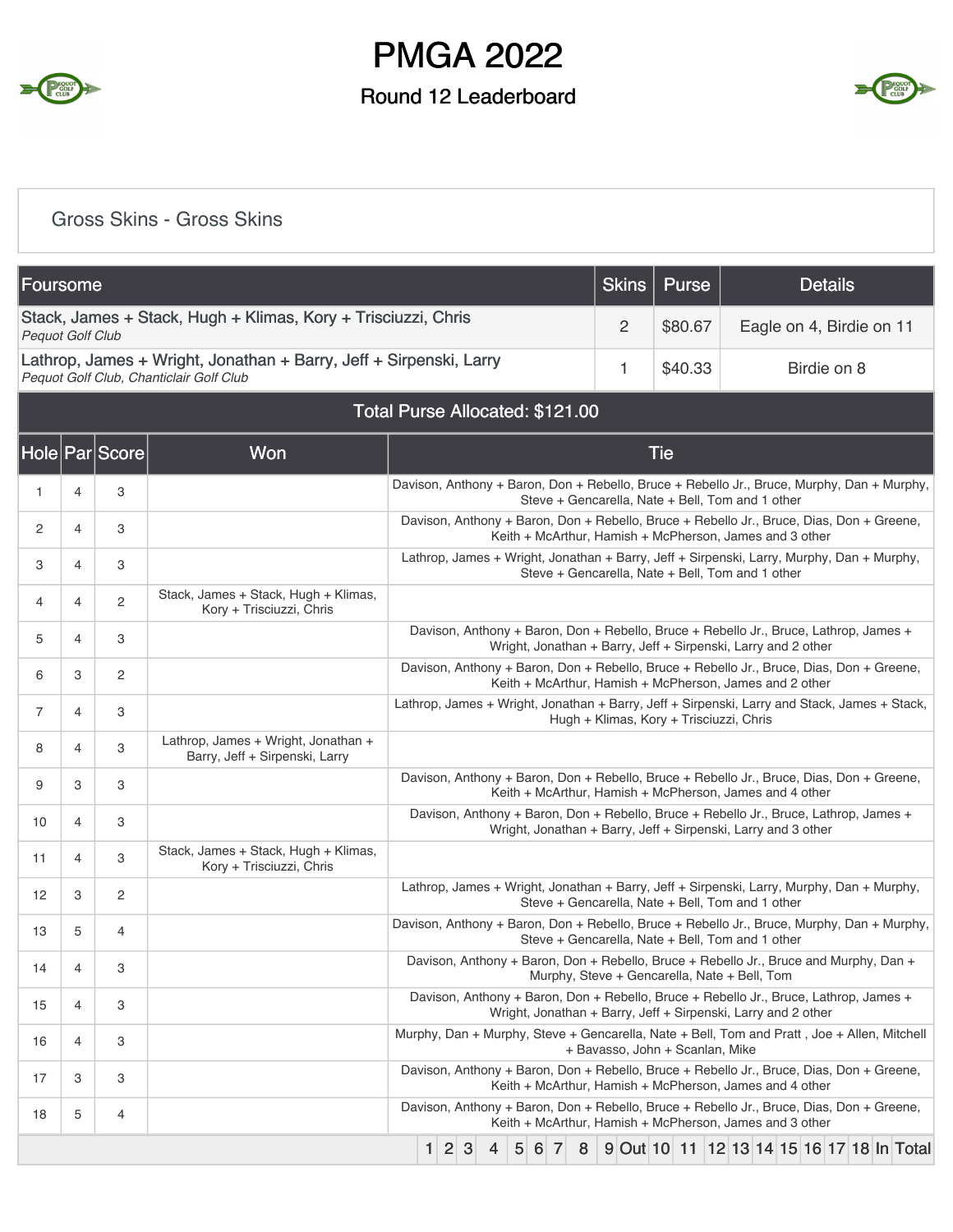

## Round 12 Leaderboard



| Stack, James + Stack, Hugh + Klimas, Kory +<br>Trisciuzzi, Chris       | 3                                                      |                   |                |                             |           |                  |           | $4 \begin{bmatrix} 3 \end{bmatrix}$ $\begin{bmatrix} 2 \end{bmatrix}$ $\begin{bmatrix} 3 \end{bmatrix}$ $\begin{bmatrix} 2 \end{bmatrix}$ $\begin{bmatrix} 3 \end{bmatrix}$ $\begin{bmatrix} 4 \end{bmatrix}$ $\begin{bmatrix} 3 \end{bmatrix}$ $\begin{bmatrix} 1 \end{bmatrix}$ |   |                |                | 3(3)3          |                | 4              |                | $4 \mid 3 \mid 4 \mid$ |                                 |               | $3 \mid 4 \mid 1 \mid$ |                 | 2        |
|------------------------------------------------------------------------|--------------------------------------------------------|-------------------|----------------|-----------------------------|-----------|------------------|-----------|-----------------------------------------------------------------------------------------------------------------------------------------------------------------------------------------------------------------------------------------------------------------------------------|---|----------------|----------------|----------------|----------------|----------------|----------------|------------------------|---------------------------------|---------------|------------------------|-----------------|----------|
| Lathrop, James + Wright, Jonathan + Barry, Jeff +<br>Sirpenski, Larry  |                                                        | $4 \mid 3 \mid 3$ |                | $4 \mid 3 \mid$             |           |                  |           | 33(3)3                                                                                                                                                                                                                                                                            |   | $\mathbf{1}$   | $\mathbf{3}$   | $\overline{4}$ | 2 <sup>1</sup> | 5 <sup>1</sup> | $\vert$ 4      | 3 <sup>1</sup>         | $\vert$ 4                       | $\mathbf{3}$  |                        | $4 \mid 0 \mid$ |          |
| Davison, Anthony + Baron, Don + Rebello, Bruce +<br>Rebello Jr., Bruce | 3                                                      | 3                 | $4^{\circ}$    | $3 \quad 3 \quad 2 \quad 4$ |           |                  |           | $\overline{4}$                                                                                                                                                                                                                                                                    | 3 | $\overline{0}$ | 3              | $\overline{4}$ | 3 <sup>1</sup> |                |                | $4 \mid 3 \mid 3 \mid$ | $\overline{4}$                  | $\mathcal{S}$ | $\overline{4}$         | $\Omega$        | $\Omega$ |
| Dias, Don + Greene, Keith + McArthur, Hamish +<br>McPherson, James     | $\overline{4}$                                         | 3                 | $\overline{4}$ | $\mathcal{S}$               | $\vert$ 4 | $\overline{2}$   | 4         | $\overline{4}$                                                                                                                                                                                                                                                                    | 3 | $\mathbf 0$    | $\overline{4}$ | $\overline{4}$ | 3              | 5              | $\overline{4}$ | $\overline{4}$         | $\overline{4}$                  | $\mathbf{3}$  | $\overline{4}$         | $\Omega$        | $\Omega$ |
| Pratt, Joe + Allen, Mitchell + Bavasso, John +<br>Scanlan, Mike        | $\overline{4}$                                         | 3                 | $\vert$        | $\mathcal{S}$               | 3         | 3                | 4         | $\overline{4}$                                                                                                                                                                                                                                                                    | 3 | $\overline{0}$ | 3              | $\overline{4}$ | $\overline{2}$ | 5              | $\overline{4}$ |                        | $3 \overline{\smash{\big)}\ 3}$ | 3             | $\overline{4}$         | $\Omega$        | $\Omega$ |
| Murphy, Dan + Murphy, Steve + Gencarella, Nate +<br>Bell, Tom          | 3                                                      | $3 \mid 3$        |                | $\mathcal{S}$               |           | $4 \overline{2}$ | $\vert$ 4 | $\overline{4}$                                                                                                                                                                                                                                                                    | 3 | $\mathbf{0}$   | 3              | $\overline{4}$ | 2 <sup>1</sup> | $\overline{4}$ | $\mathbf{3}$   | 4                      | $\mathcal{S}$                   | $\mathcal{S}$ | 5                      | $\Omega$        | $\Omega$ |
| Turley, Kevin + Johnson, Bill + Scuncio, Andrew                        |                                                        |                   |                |                             |           |                  |           |                                                                                                                                                                                                                                                                                   |   | 0              |                |                |                |                |                |                        |                                 |               |                        | 0               | 0        |
| Warner, Mal + Cogman, Marcus + Cerrone, Erick                          |                                                        |                   |                |                             |           |                  |           |                                                                                                                                                                                                                                                                                   |   | 0              |                |                |                |                |                |                        |                                 |               |                        | 0               | $\Omega$ |
| <b>Starting Hole Start Hole</b>                                        | Eagle or Better Eagle<br>Par<br><b>Birdie</b><br>Bogey |                   |                |                             |           |                  |           |                                                                                                                                                                                                                                                                                   |   |                |                |                |                |                |                |                        |                                 |               |                        |                 |          |

Double Bogey or Worse Dbl. Bogey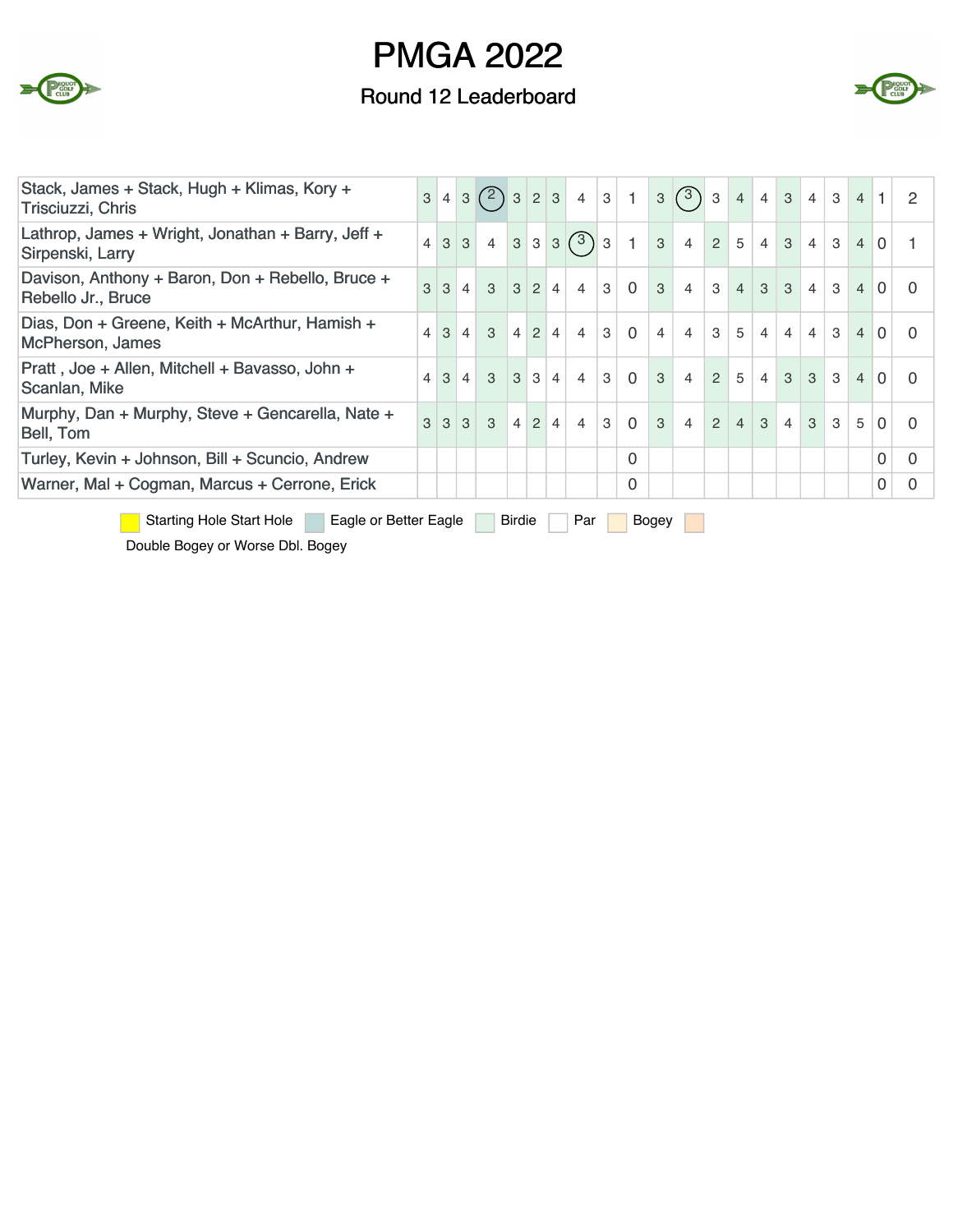

### Round 12 Leaderboard



#### Net Skins - Net Skins

| Foursome                |   |                |                                                                               |                                                                                                                                                                                                                                                    |  |            |   |               |  |  |                |                | <b>Skins</b>    |              |                | Purse                                                         |                |                           |                |                |   | <b>Details</b>                                                                                                                                       |   |                |                                                                                           |
|-------------------------|---|----------------|-------------------------------------------------------------------------------|----------------------------------------------------------------------------------------------------------------------------------------------------------------------------------------------------------------------------------------------------|--|------------|---|---------------|--|--|----------------|----------------|-----------------|--------------|----------------|---------------------------------------------------------------|----------------|---------------------------|----------------|----------------|---|------------------------------------------------------------------------------------------------------------------------------------------------------|---|----------------|-------------------------------------------------------------------------------------------|
| <b>Pequot Golf Club</b> |   |                | Sipos, Steven + Douglas, James + Milton, Erik + Phonthaphanh, Raymond         |                                                                                                                                                                                                                                                    |  |            |   |               |  |  |                |                | $\overline{4}$  |              |                | \$150.00                                                      |                |                           |                |                |   | Eagle on 2, Double Eagle on 4,<br>Eagle on 10, Birdie on 17                                                                                          |   |                |                                                                                           |
|                         |   |                | Total Purse Allocated: \$150.00                                               |                                                                                                                                                                                                                                                    |  |            |   |               |  |  |                |                |                 |              |                |                                                               |                |                           |                |                |   |                                                                                                                                                      |   |                |                                                                                           |
|                         |   | Hole Par Score | <b>Won</b>                                                                    |                                                                                                                                                                                                                                                    |  |            |   |               |  |  |                |                |                 |              |                | <b>Tie</b>                                                    |                |                           |                |                |   |                                                                                                                                                      |   |                |                                                                                           |
| 1                       | 4 | 3              |                                                                               |                                                                                                                                                                                                                                                    |  |            |   |               |  |  |                |                |                 |              |                |                                                               |                |                           |                |                |   | Davison, Anthony + Baron, Don + Rebello, Bruce + Rebello Jr., Bruce, Kelly, Justin +<br>Wisniewski, Stephen + Davis, Philip + Savage, JJ and 3 other |   |                |                                                                                           |
| 2                       | 4 | 2              | Sipos, Steven + Douglas, James + Milton,<br>Erik + Phonthaphanh, Raymond      |                                                                                                                                                                                                                                                    |  |            |   |               |  |  |                |                |                 |              |                |                                                               |                |                           |                |                |   |                                                                                                                                                      |   |                |                                                                                           |
| 3                       | 4 | 2              |                                                                               |                                                                                                                                                                                                                                                    |  |            |   |               |  |  |                |                |                 |              |                | Wright, Jonathan + Barry, Jeff + Sirpenski, Larry and 2 other |                |                           |                |                |   |                                                                                                                                                      |   |                | Hutchinson, Trevor + Turley, Kevin + Johnson, Bill + Scuncio, Andrew, Lathrop, James +    |
| 4                       | 4 | 1              | Sipos, Steven + Douglas, James + Milton,<br>Erik + Phonthaphanh, Raymond      |                                                                                                                                                                                                                                                    |  |            |   |               |  |  |                |                |                 |              |                |                                                               |                |                           |                |                |   |                                                                                                                                                      |   |                |                                                                                           |
| 5                       | 4 | 3              |                                                                               | Davison, Anthony + Baron, Don + Rebello, Bruce + Rebello Jr., Bruce, Lathrop, James +<br>Wright, Jonathan + Barry, Jeff + Sirpenski, Larry and 4 other<br>Davison, Anthony + Baron, Don + Rebello, Bruce + Rebello Jr., Bruce, Dias, Don + Greene, |  |            |   |               |  |  |                |                |                 |              |                |                                                               |                |                           |                |                |   |                                                                                                                                                      |   |                |                                                                                           |
| 6                       | 3 | 2              |                                                                               |                                                                                                                                                                                                                                                    |  |            |   |               |  |  |                |                |                 |              |                | Keith + McArthur, Hamish + McPherson, James and 2 other       |                |                           |                |                |   |                                                                                                                                                      |   |                |                                                                                           |
| $\overline{7}$          | 4 | $\overline{c}$ |                                                                               | Lathrop, James + Wright, Jonathan + Barry, Jeff + Sirpenski, Larry, Sipos, Steven +<br>Douglas, James + Milton, Erik + Phonthaphanh, Raymond and 1 other                                                                                           |  |            |   |               |  |  |                |                |                 |              |                |                                                               |                |                           |                |                |   |                                                                                                                                                      |   |                |                                                                                           |
| 8                       | 4 | 2              |                                                                               | Lathrop, James + Wright, Jonathan + Barry, Jeff + Sirpenski, Larry and Pullen, Rudy +<br>Warner, Mal + Cogman, Marcus + Cerrone, Erick                                                                                                             |  |            |   |               |  |  |                |                |                 |              |                |                                                               |                |                           |                |                |   |                                                                                                                                                      |   |                |                                                                                           |
| 9                       | 3 | 2              |                                                                               |                                                                                                                                                                                                                                                    |  |            |   |               |  |  |                |                |                 |              |                |                                                               |                |                           |                |                |   | Dias, Don + Greene, Keith + McArthur, Hamish + McPherson, James, Kelly, Justin +<br>Wisniewski, Stephen + Davis, Philip + Savage, JJ and 3 other     |   |                |                                                                                           |
| 10                      | 4 | 2              | Sipos, Steven + Douglas, James + Milton,<br>Erik + Phonthaphanh, Raymond      |                                                                                                                                                                                                                                                    |  |            |   |               |  |  |                |                |                 |              |                |                                                               |                |                           |                |                |   |                                                                                                                                                      |   |                |                                                                                           |
| 11                      | 4 | 3              |                                                                               |                                                                                                                                                                                                                                                    |  |            |   |               |  |  |                |                |                 |              |                | Keith + McArthur, Hamish + McPherson, James and 7 other       |                |                           |                |                |   |                                                                                                                                                      |   |                | Davison, Anthony + Baron, Don + Rebello, Bruce + Rebello Jr., Bruce, Dias, Don + Greene,  |
| 12                      | 3 | 2              |                                                                               |                                                                                                                                                                                                                                                    |  |            |   |               |  |  |                |                |                 |              |                | Wright, Jonathan + Barry, Jeff + Sirpenski, Larry and 2 other |                |                           |                |                |   |                                                                                                                                                      |   |                | Hutchinson, Trevor + Turley, Kevin + Johnson, Bill + Scuncio, Andrew, Lathrop, James +    |
| 13                      | 5 | 4              |                                                                               |                                                                                                                                                                                                                                                    |  |            |   |               |  |  |                |                |                 |              |                | Turley, Kevin + Johnson, Bill + Scuncio, Andrew and 3 other   |                |                           |                |                |   |                                                                                                                                                      |   |                | Davison, Anthony + Baron, Don + Rebello, Bruce + Rebello Jr., Bruce, Hutchinson, Trevor + |
| 14                      | 4 | 2              |                                                                               |                                                                                                                                                                                                                                                    |  |            |   |               |  |  |                |                |                 |              |                | Turley, Kevin + Johnson, Bill + Scuncio, Andrew and 1 other   |                |                           |                |                |   |                                                                                                                                                      |   |                | Davison, Anthony + Baron, Don + Rebello, Bruce + Rebello Jr., Bruce, Hutchinson, Trevor + |
| 15                      | 4 | 3              |                                                                               |                                                                                                                                                                                                                                                    |  |            |   |               |  |  |                |                |                 |              |                |                                                               |                |                           |                |                |   | Davison, Anthony + Baron, Don + Rebello, Bruce + Rebello Jr., Bruce, Kelly, Justin +<br>Wisniewski, Stephen + Davis, Philip + Savage, JJ and 5 other |   |                |                                                                                           |
| 16                      | 4 | $\overline{c}$ |                                                                               | Murphy, Dan + Murphy, Steve + Gencarella, Nate + Bell, Tom and Pratt, Joe + Allen,<br>Mitchell + Bavasso, John + Scanlan, Mike                                                                                                                     |  |            |   |               |  |  |                |                |                 |              |                |                                                               |                |                           |                |                |   |                                                                                                                                                      |   |                |                                                                                           |
| 17                      | 3 | $\overline{c}$ | Sipos, Steven + Douglas, James + Milton,<br>Erik + Phonthaphanh, Raymond      |                                                                                                                                                                                                                                                    |  |            |   |               |  |  |                |                |                 |              |                |                                                               |                |                           |                |                |   |                                                                                                                                                      |   |                |                                                                                           |
| 18                      | 5 | 3              |                                                                               | Dias, Don + Greene, Keith + McArthur, Hamish + McPherson, James and Kelly, Justin +<br>Wisniewski, Stephen + Davis, Philip + Savage, JJ                                                                                                            |  |            |   |               |  |  |                |                |                 |              |                |                                                               |                |                           |                |                |   |                                                                                                                                                      |   |                |                                                                                           |
|                         |   |                |                                                                               | 1<br>2<br>3<br>8 9 Out 10 11 12 13 14 15 16 17 18 In Total<br>4<br>5<br>6<br>$\sqrt{ }$                                                                                                                                                            |  |            |   |               |  |  |                |                |                 |              |                |                                                               |                |                           |                |                |   |                                                                                                                                                      |   |                |                                                                                           |
|                         |   |                | Sipos, Steven + Douglas, James + Milton, Erik +<br>Phonthaphanh, Raymond (16) | 4                                                                                                                                                                                                                                                  |  | $\sqrt{3}$ | 5 | $^{\prime}$ 2 |  |  | $\overline{4}$ | 3 <sup>1</sup> | $5\phantom{.0}$ | $\mathbf{3}$ | $\overline{2}$ | $\mathcal{B}$                                                 | $\overline{4}$ | $\mathbf 3$<br>$\sqrt{5}$ | $\overline{4}$ | $\overline{4}$ | 5 | $\mathcal{E}$                                                                                                                                        | 5 | $\overline{c}$ | 4                                                                                         |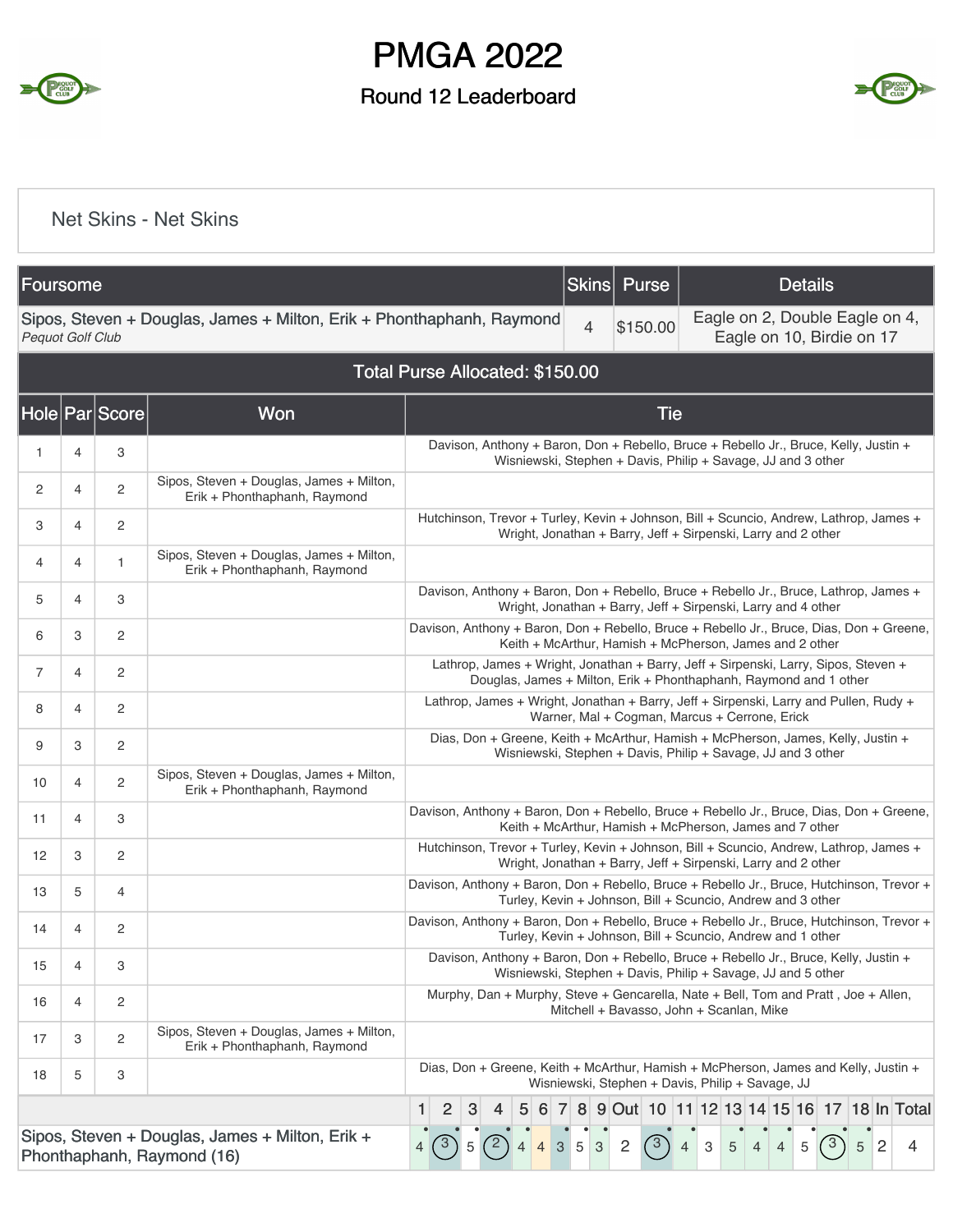

### Round 12 Leaderboard



| Hutchinson, Trevor + Turley, Kevin + Johnson, Bill +<br>Scuncio, Andrew (6) | $\overline{4}$                                  | $\overline{4}$ | 3              | $\overline{4}$ |               | 4 3              | 4                           | $\overline{4}$    | 3              | $\Omega$ | 3              | 4              | 2              | $\overline{4}$ | 3              | $\overline{4}$ | 4              | 3             | $\overline{4}$ | $\Omega$ | 0        |
|-----------------------------------------------------------------------------|-------------------------------------------------|----------------|----------------|----------------|---------------|------------------|-----------------------------|-------------------|----------------|----------|----------------|----------------|----------------|----------------|----------------|----------------|----------------|---------------|----------------|----------|----------|
| Lathrop, James + Wright, Jonathan + Barry, Jeff +<br>Sirpenski, Larry (7)   | $\overline{4}$                                  | 3              | 3 <sup>1</sup> | $\overline{4}$ |               |                  | $3 \quad 3 \quad 3 \quad 3$ |                   | $\mathcal{S}$  | $\Omega$ | 3              | $\overline{4}$ | $\overline{2}$ | 5              | $\overline{4}$ | 3              | $\overline{4}$ | 3             | $\overline{4}$ | $\Omega$ |          |
| Pullen, Rudy + Warner, Mal + Cogman, Marcus +<br>Cerrone, Erick (8)         | 4                                               | 3              | $\mathcal{S}$  | $\overline{5}$ | $\mathcal{S}$ | 3                |                             | $5 \mid 3$        | $\overline{4}$ | $\Omega$ | $\overline{4}$ | $\overline{4}$ | $\overline{4}$ | 5              | $\overline{4}$ | 3              | $\overline{4}$ | 3             | 5              | $\Omega$ |          |
| Stack, James + Stack, Hugh + Klimas, Kory +<br>Trisciuzzi, Chris (2)        | 3                                               | $\overline{4}$ | 3              | $\mathcal{P}$  |               | $3 \mid 2$       | 3                           | $\overline{4}$    | 3              | $\Omega$ | 3              | 3              | 3              | $\overline{4}$ | $\overline{4}$ | 3              | $\overline{4}$ | 3             | $\overline{4}$ | $\Omega$ |          |
| Davison, Anthony + Baron, Don + Rebello, Bruce +<br>Rebello Jr., Bruce (6)  | $\overline{3}$                                  | 3              | $\overline{4}$ | $\mathbf{3}$   |               | $3 \mid 2$       |                             | $4 \mid 4$        | 3              | $\Omega$ | $\overline{3}$ | 4              | $\mathbf{3}$   | $\overline{4}$ | 3 <sup>1</sup> | 3              | $\overline{4}$ | 3             | $\overline{4}$ | $\Omega$ | O        |
| Kelly, Justin + Wisniewski, Stephen + Davis, Philip +<br>Savage, JJ (9)     | $\overline{4}$                                  | $\overline{4}$ | $\overline{4}$ | $\overline{4}$ |               | $5 \mid 3$       | $\overline{4}$              | 5 <sup>1</sup>    | 3              | $\Omega$ | 3              | $\overline{4}$ | 3              | 5              | $\overline{4}$ | 3              | $\overline{4}$ | $\mathcal{S}$ | $\overline{4}$ | $\Omega$ | 0        |
| Dias, Don + Greene, Keith + McArthur, Hamish +<br>McPherson, James (8)      | $\overline{4}$                                  | 3              | $\overline{4}$ | $\mathcal{S}$  |               | $4 \overline{2}$ |                             | $4 \mid 4 \mid 3$ |                | $\Omega$ | $\overline{4}$ | $\overline{4}$ | $\mathcal{S}$  | 5              | $\overline{4}$ | $\overline{4}$ | $\overline{4}$ | 3             | 4              | $\Omega$ | 0        |
| Pratt, Joe + Allen, Mitchell + Bavasso, John +<br>Scanlan, Mike (5)         | 4                                               | 3              | $\overline{4}$ | $\mathcal{S}$  |               | $3 \mid 3$       |                             | $4 \mid 4 \mid 3$ |                | $\Omega$ | 3              | 4              | $\overline{2}$ | 5              | $\overline{4}$ | 3              | 3              | 3             | $\overline{4}$ | $\Omega$ | 0        |
| Murphy, Dan + Murphy, Steve + Gencarella, Nate +<br>Bell, Tom (7)           | 3                                               | 3              | $\mathbf{3}$   | 3              | $4^{\circ}$   |                  | $2 \mid 4 \mid 4 \mid 3$    |                   |                | $\Omega$ | 3              | $\overline{4}$ | $\overline{2}$ | $\overline{4}$ | 3              | $\overline{4}$ | 3              | 3             | 5              | $\Omega$ | $\Omega$ |
| <b>Starting Hole Start Hole</b>                                             | Eagle or Better Eagle<br>Birdie<br>Par<br>Bogey |                |                |                |               |                  |                             |                   |                |          |                |                |                |                |                |                |                |               |                |          |          |

Double Bogey or Worse Dbl. Bogey